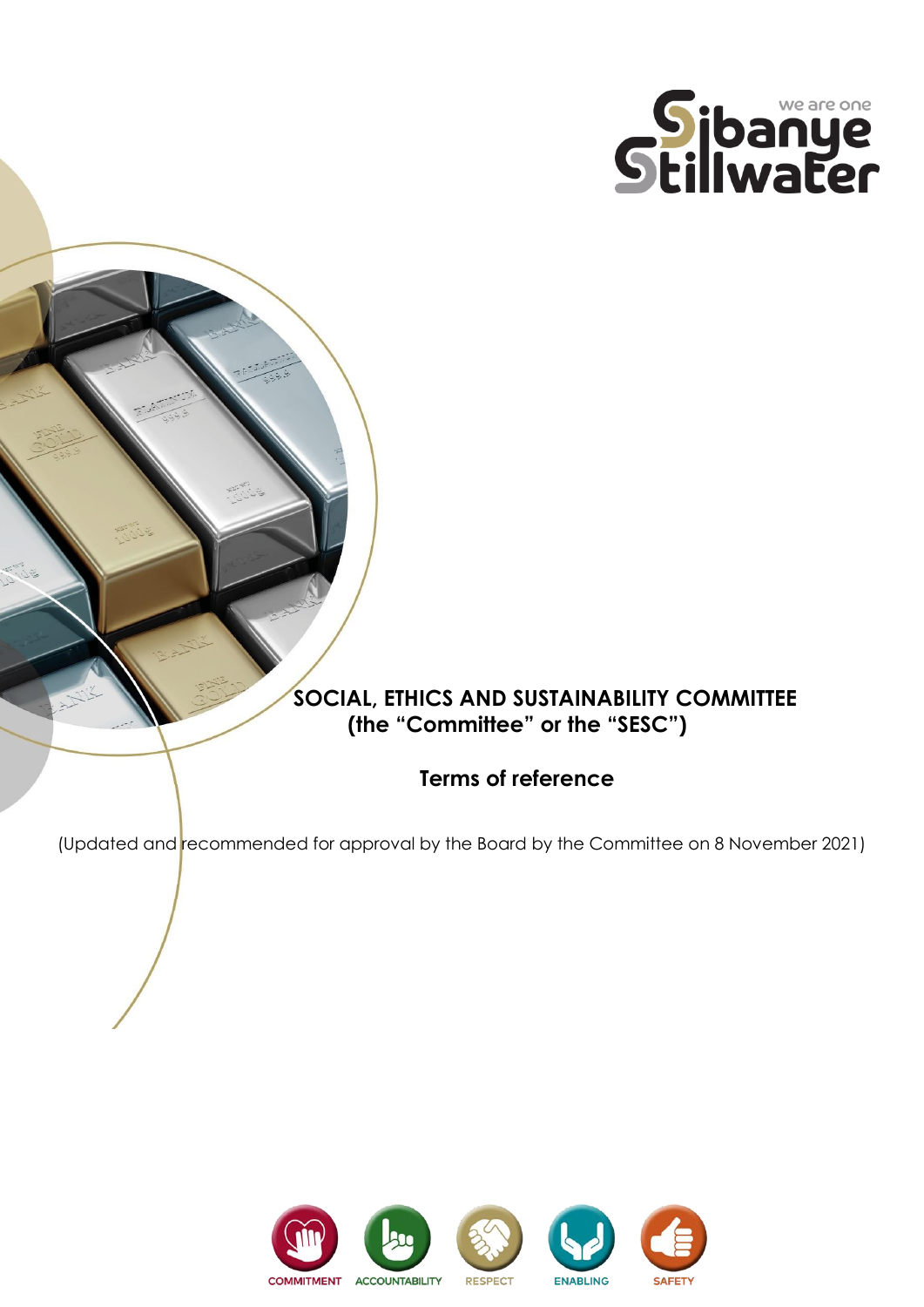

## 1. **PREAMBLE**

In improving the reporting and management of Environmental, Social and Governance ("ESG") issues, Sibanye Stillwater Limited ("Sibanye-Stillwater", or the "Company" or the "Group")has formed a committee that reviews sustainability issues (the "ESG Committee"). The ESG Committee is to report into the SESC. The Board of Directors of the Company ("the Board") has therefore resolved, in terms of section 72(4) of the Act, to change the name of the Committee to the Social, Ethics and Sustainability Committee which previously operated as the Social and Ethics Committee.

# 2. **ETHICS STATEMENT**

Sibanye-Stillwater is committed to ethical business dealings and good corporate governance subscribing to recognised standards as set out in its internal codes. The Company subscribes to non-sectarian, non-political, and socially and environmentally responsible principles. To give effect to conducive business conduct the Company also subscribe to the following principles:

- consistency and integrity in all business dealings;
- ethical handling of actual or apparent conflicts of interests between personal and professional relationships;
- respect for the human rights and dignity of others;
- non-discrimination and acceptance of diversity in all forms as more fully defined in region policies that accommodate region specific requirements;
- performing all business activities in a manner that is free of bribery and corruption;
- honest, transparent and meaningful public disclosures by the company conforming to established codes and regulations;
- conforming to recognised codes and standards for responsible mining and ethical business;
- adherence to sound standards of corporate governance and applicable laws; and
- representing the company's interests to relevant stakeholders through ethical lobbying to secure a policy, legal and regulatory framework that is conducive to effective conduct of the company's business and its operations.

# 3. **AUTHORITY AND PURPOSE**

3.1. The Committee is constituted as a statutory committee of Sibanye-Stillwater in respect of those statutory duties assigned to it in terms of Section 72(4) of the Companies Act of 2008, as amended (the "Act") (read in conjunction with Regulation 43 of the Companies Regulations, 2011), and as a committee of the board of directors (the "Board") of Sibanye-Stillwater acting in terms of delegated authority in respect of all other duties assigned to it by the Board.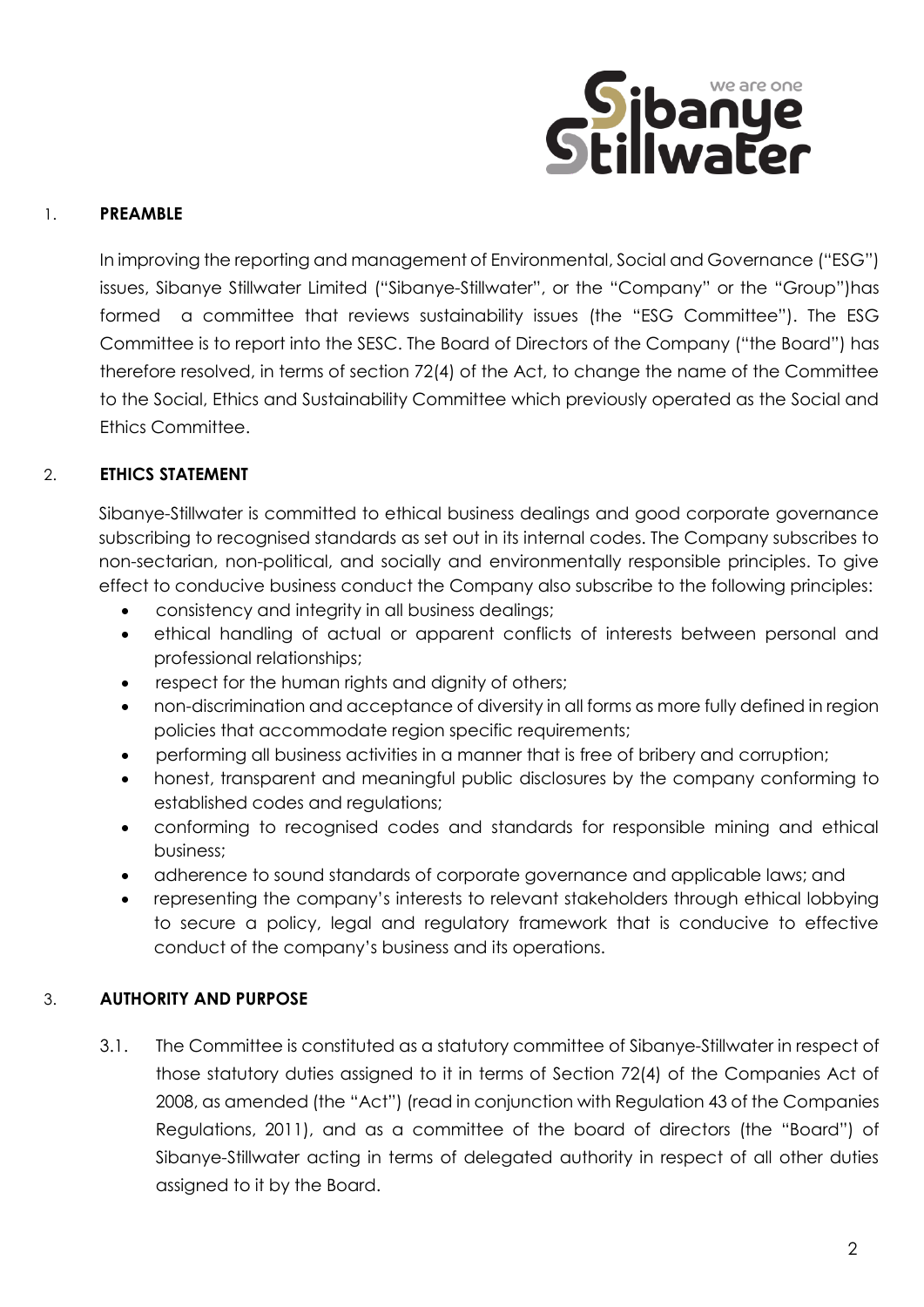

- 3.2. Section 7 (a) and (d) of the Act, deals with the purpose and application of the Act and states that one of its purposes is to: "promote compliance with the Bill of Rights as provided for in the Constitution" and to "reaffirm the concept of the company as means of achieving economic and social benefits". The SESC is thus to be seen as a mechanism for ensuring that the Company monitors and report whether it produce social benefits for the economy, workplace, society and the natural environment.
- 3.3. The Committee has decision-making authority in respect of its statutory duties, and the Committee is accountable in this respect to the Board and Sibanye-Stillwater's shareholders.
- 3.4. In respect of the duties of the Committee delegated to it by the Board, the Committee is accountable to the Board. To this end the Committee must make recommendations for approval by the Board.
- 3.5. The purpose of the Committee is to assist the Board in ensuring that Sibanye-Stillwater complies with the Act, applicable rules, laws and regulatory requirements, as well as best practice recommendations, in respect of social and ethical management.
- 3.6. The Committee shall establish an annual work plan for each year to ensure that all relevant matters are covered by the agendas of the meetings planned for the year.
- 3.7. These terms of reference are subject to the provisions of the Act, the Memorandum of Incorporation of Sibanye-Stillwater, as well as any other applicable law or regulatory provision.

## 4. **COMPOSITION OF COMMITTEE, CHAIR AND MEETINGS**

- 4.1. The Committee shall comprise of independent non-executive director and the chairpersons of the following Committees:
	- 4.1.1. the Audit Committee;
	- 4.1.2. the Remuneration Committee;
	- 4.1.3. the Safety and Health Committee;
	- 4.1.4. the Nominating and Governance Committee; and
	- 4.1.5. the Risk Committee.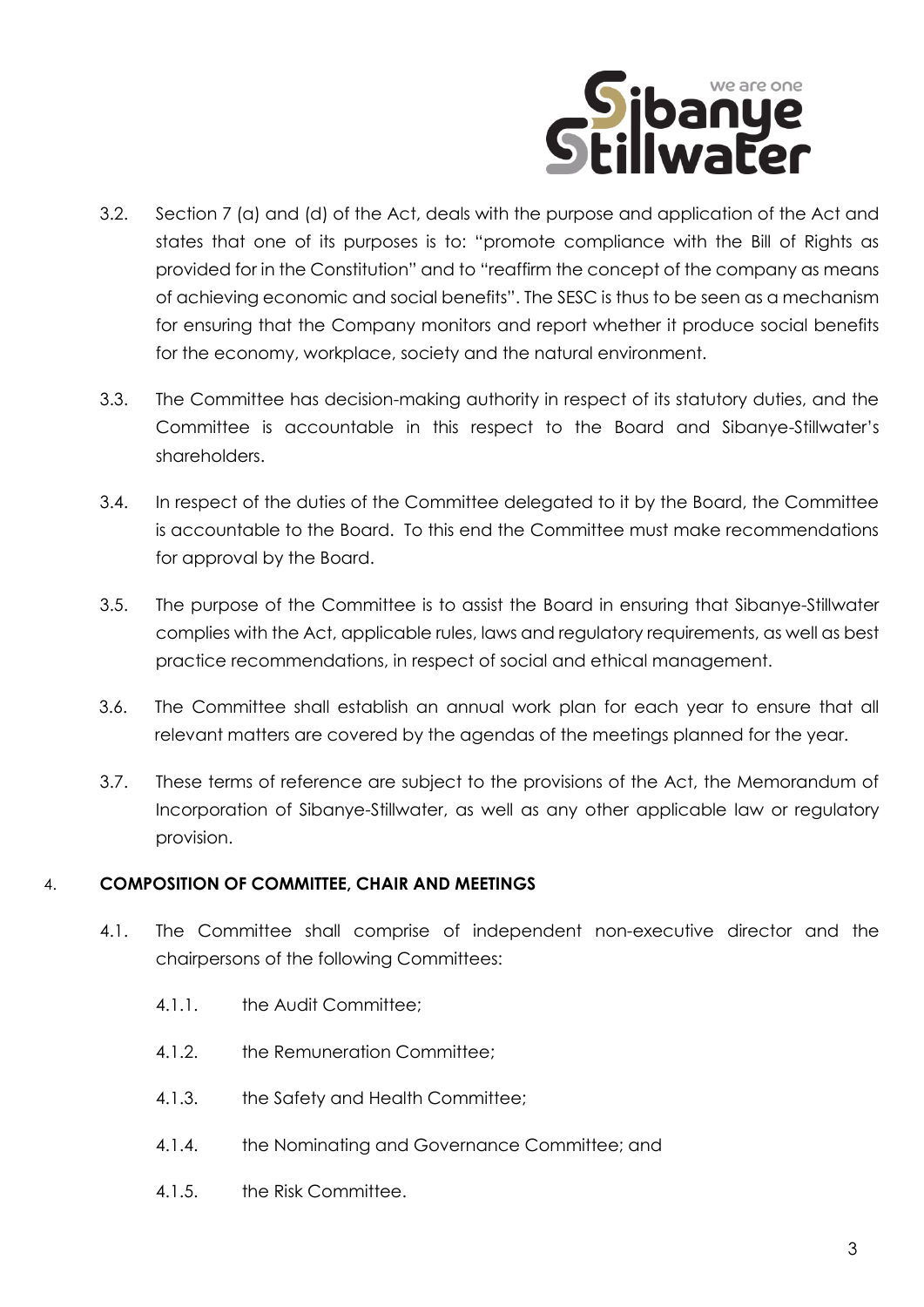

- 4.2. The chairperson of the Committee ("Committee Chair") shall be an independent nonexecutive director and shall be appointed in addition to the members set out in 2.1 above, provided that the Chair of the Board is not appointed as the Committee Chair.
- 4.3. Members of the Committee, including the Committee Chair, shall be appointed for such period of time as the Board requires, and may be removed by the Board, on the recommendation of the Nominating and Governance Committee.
- 4.4. The quorum at any meeting shall be three members of the Committee present in person or via telecommunication facilities.
- 4.5. The Company Secretary or their designee shall act as secretary to the Committee.
- 4.6. Suitably qualified persons may be invited to attend Committee meetings or be consulted by the Committee from time to time to render such specialist services as may be necessary to assist the Committee in its deliberations on any particular matter. Such persons do not form part of the quorum for Committee meetings and shall not be entitled to vote at Committee meetings.
- 4.7. The Committee Chair (or in his or her absence, an alternative member of the Committee) shall be present at Sibanye-Stillwater's annual general meeting ("AGM") to assist the chairperson of Sibanye-Stillwater ("Board Chair") in answering questions concerning the matters governed by the Committee.

## 5. **SUSTAINABLE DEVELOPMENT PRINCIPLES**

- 5.1. Sibanye-Stillwater is committed to, amongst others, the 10 principles of the International Council on Mining and Metals (the "International Council Principles", attached hereto as Appendix I), the United Nations Global Compact regarding sustainable development (the "United Nations Principles", attached hereto as Appendix II) and the World Gold Council's Responsible Gold Mining principles (the "World Gold Council Principles", attached hereto as Appendix III), respectively.
- 5.2. The Committee shall be responsible for ensuring that the International Council Principles, the United Nations Principles and the World Gold Council Principles, respectively are adequately reflected and addressed by Sibanye-Stillwater through its various management processes, including policies, procedures and practices.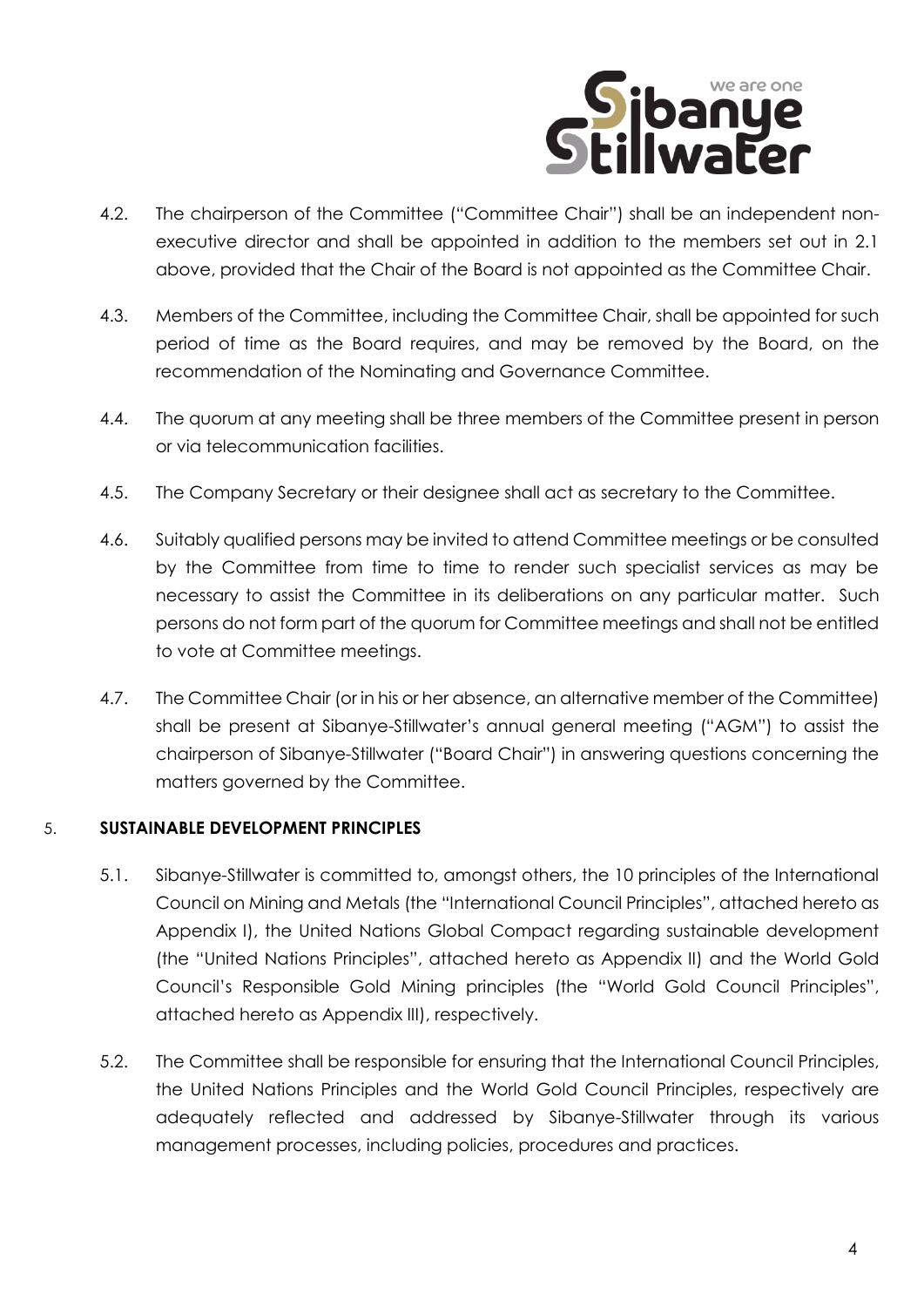

## 6. **DUTIES OF THE COMMITTEE**

The Committee shall be responsible for the oversight and reporting on organisational ethics, responsible corporate citizenship, sustainable development, stakeholder relationships as well as monitoring the following activities of Sibanye-Stillwater and its subsidiaries, having regard to any relevant legislation, regulations, codes or standards of best practice:

- 6.1. Social and economic development, including the Sibanye-Stillwater's standing in terms of the goals and purposes of:
	- 6.1.1. the Organisation of Economic Co-operation and Development ("OECD") recommendations regarding corruption;
	- 6.1.2. the Employment Equity Act, as amended; and
	- 6.1.3. the Broad-Based Black Economic Empowerment Act, as amended.
- 6.2. Sibanye-Stillwater is, and is seen to be, a good corporate citizen, by:
	- 6.2.1. its promotion of equality, prevention of unfair discrimination, and reduction of corruption;
	- 6.2.2. its contribution to development of the communities in which its activities are predominantly conducted or within which its products or services are predominantly marketed;
	- 6.2.3. its record of sponsorship, donations and charitable giving; and
	- 6.2.4. consider and recommend to the Remuneration Committee any change in the rules and allocation procedures governing the Sibanye-Stillwater ESG Long Term Incentive Scorecard.
- 6.3. The environment, particularly relating to climate change, health and public safety, including the impact of Sibanye-Stillwater's activities and of its products or services. Details of monitoring and compliance inspections by environmental regulators, findings of non-compliance with environmental loss or criminal sanctions and prosecutions for such non-compliance to be disclosed by the Committee.
- 6.4. Consumer relationships, including Sibanye-Stillwater's advertising, public relations and compliance with consumer protection laws.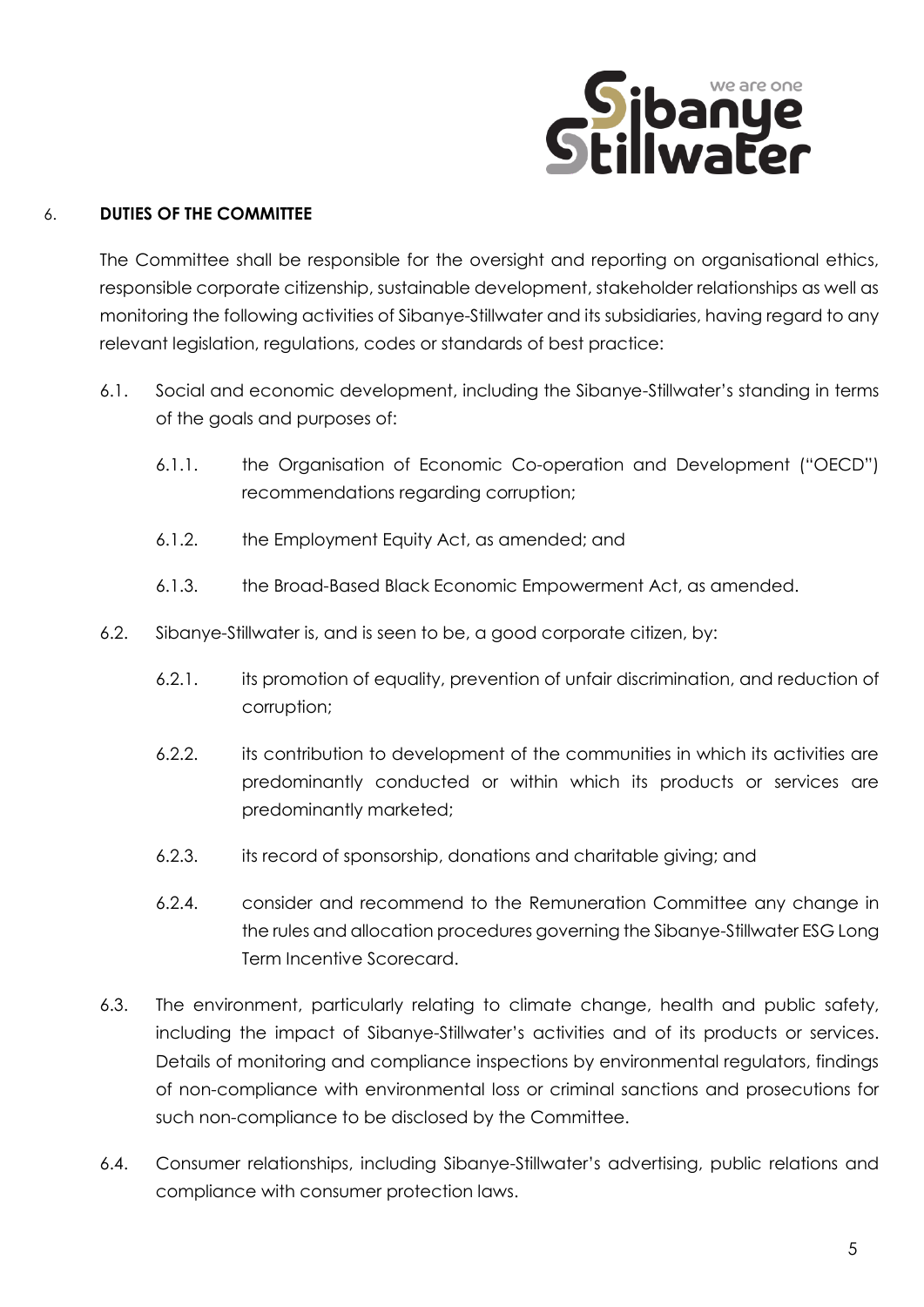

- 6.5. Labour and employment policies and practices of Sibanye-Stillwater, including:
	- 6.5.1. its standing in terms of the International Labour Organization Protocol on decent work and working conditions; and
	- 6.5.2. employment relationships, and its contribution toward the educational development of its employees.
- 6.6. Ensuring that the Sibanye-Stillwater's ethics is managed effectively (as recommended in principle 2.4 and disclosures made in terms of 2.10 of King IV), including -
	- 6.6.1. leadership demonstrating support for ethics throughout Sibanye-Stillwater;
	- 6.6.2. a strategy for managing ethics that is informed by the negative and positive risks of Sibanye-Stillwater;
	- 6.6.3. ethical standards are articulated in a code of ethics and supporting ethics policies;
	- 6.6.4. structures, systems and processes are in place to ensure that the various boards, employee and supply chains are familiar with and adhere to the Sibanye-Stillwater's ethical standards;
	- 6.6.5. ethics performance is included in the scope of the internal audit and is reported on in Sibanye-Stillwater's annual report and its annual report on Form 20-F; and
	- 6.6.6. ethics is imbedded in the corporate culture of Sibanye-Stillwater.
- 6.7. The Committee shall ensure that such policies and procedures required in order for Sibanye-Stillwater to perform its responsibilities in respect of social and ethics matters are implemented and reviewed on an annual basis, or as required.
- 6.8. The Committee shall have the authority to investigate, review and resolve any matters arising from the ambit of the Sibanye-Stillwater Code of Ethics, which are reported to the Committee or which it otherwise is or becomes aware of. The Committee shall report to the Board potential or actual violations of the Sibanye-Stillwater Code of Ethics, conflict of interest or questionable situation of a material nature that the Committee is or becomes aware of and any waivers of the application of the principles set forth in the Sibanye-Stillwater Code of Ethics it grants. In accordance with applicable laws and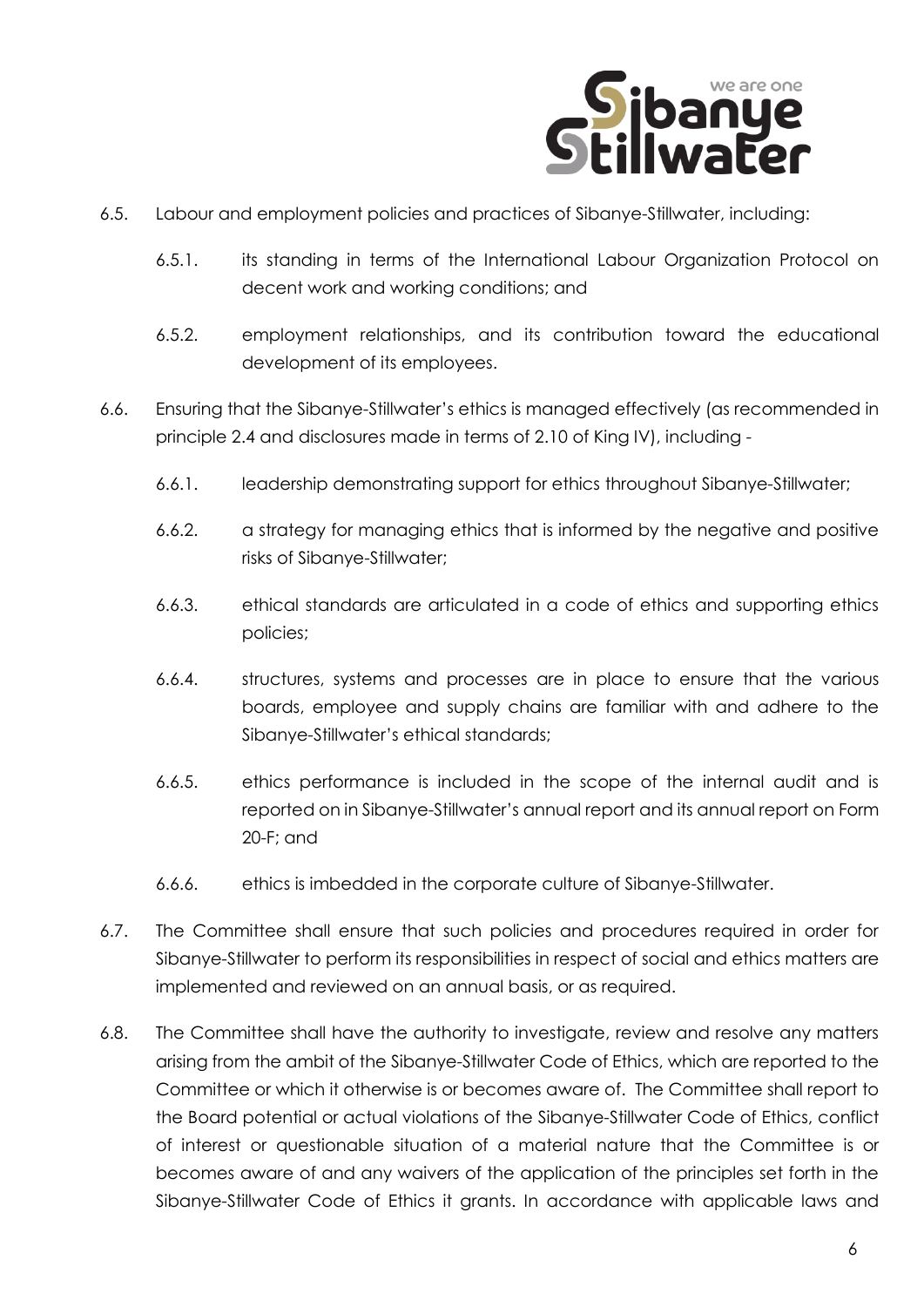

regulations, the Committee shall procure that any such waiver shall also be publicly disclosed in Sibanye-Stillwater's annual report and its annual report on Form 20-F.

- 6.9. Review reports on the Company's adherence to its compliance and ethics programs, including anti-bribery, anti-corruption, sanctions, competition, fraud, market manipulation and anti-money laundering laws and regulations.
- 6.10. The Committee shall report to the shareholders at the AGM on any part of the business of the meeting that concerns the Committee's duties.
- 6.11. The Committee shall approve the social and ethics report in the Integrated Annual Report.
- 6.12. The Committee Chair shall provide a report to the Board on the activities of the Committee on a quarterly basis.
- 6.13. The Committee shall also draw to the attention of the Board matters within its mandate and terms of reference as occasion requires.

# 7. **REMUNERATION**

- 7.1. Having regard to the duties performed by the members of the Committee, in addition to their duties as directors on the Board, members of the Committee may be paid such remuneration as shall be recommended by the Remuneration Committee and, to the extent required by the Act, approved by the shareholders of Sibanye-Stillwater at a general meeting.
- 7.2. Such remuneration shall be in addition to the remuneration such directors receive for service on the Board and on committees.

## 8. **MEETINGS**

- 8.1. The Committee shall meet at least once a quarter provided that the Committee Chair or any other member of the Committee may call a meeting at any other time.
- 8.2. Where the Committee Chair is not present within 15 minutes of the time stipulated for a Committee meeting, the Committee members present at the meeting must elect one of them to chair that meeting.
- 8.3. A meeting of the Committee may be conducted by electronic communication and/or one or more members may participate in a meeting of the Committee by electronic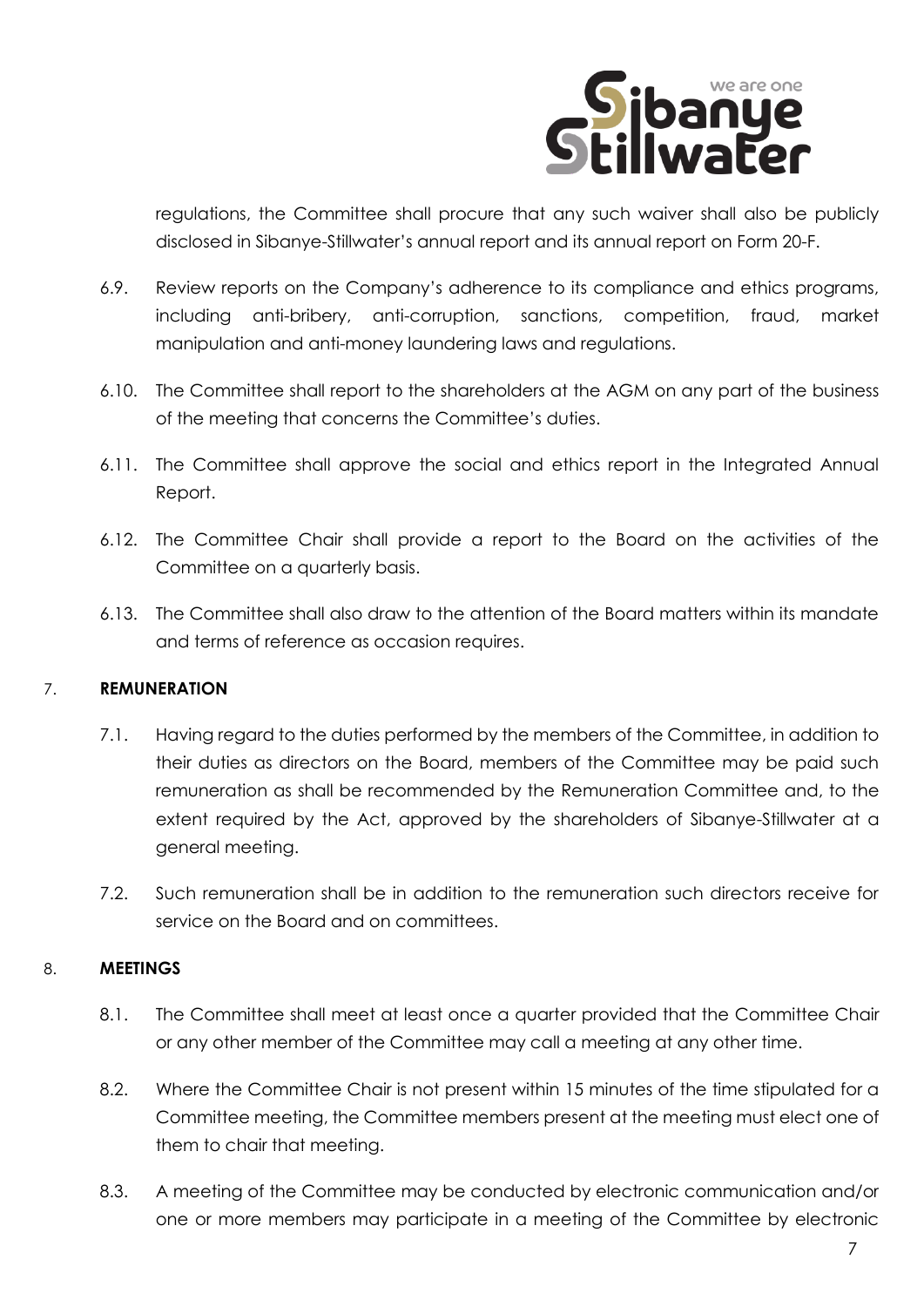

communication so long as the electronic communication facility employed ordinarily enables all persons participating in that meeting to communicate concurrently with each other without an intermediary, and to participate effectively in the meeting.

- 8.4. Each member of the Committee has 1 vote on a matter before the Committee and a majority of the votes cast on a resolution is sufficient to approve that resolution.
- 8.5. In the case of a tied vote the Committee Chair may not cast a deciding vote even if the Chairman did not initially have or cast a vote and the matter being voted on fails.
- 8.6. The Committee Chair may invite management representatives from all Sibanye-Stillwater operations to attend Committee meetings. It is expected that such invitees would, ordinarily, include the Vice Presidents of the operations and other Senior Sibanye-Stillwater staff that contribute to the realisation of the Sibanye-Stillwater social and ethical development objectives.
- 8.7. The Committee Chair may consult members of the Committee at any time and may conclude any matter requiring the approval of the Committee by means of a round robin resolution to be approved by the full Committee. A round robin resolution of members shall be as valid and effectual as if it had been passed at a meeting of the Committee duly called and constituted, provided that each member has received notice of the matter to be decided upon and that the majority of the members have voted in favour of the matter. A round robin resolution may be executed in any number of counterparts and will have the same effect as if the signatures on the counterparts were on a single copy of the round robin resolution.
- 8.8. The Committee may specifically delegate to any one or more of its members authority to conclude any matter requiring the authority of the Committee. The outcome of any such delegation shall be reported to the Committee at its next meeting.

# 9. **NOTICE AND PROCEEDINGS OF MEETINGS**

- 9.1. The notice of each meeting of the Committee, confirming the venue, time and date and enclosing an agenda of items to be discussed, shall be forwarded to each member of the Committee at least five working days prior to the date of each meeting.
- 9.2. Minutes of meetings shall be taken by the Company Secretary. Minutes of all meetings shall be circulated to all the members of the Committee within 2 weeks after the date of each meeting, and may also, if the Committee Chair so determines, be circulated to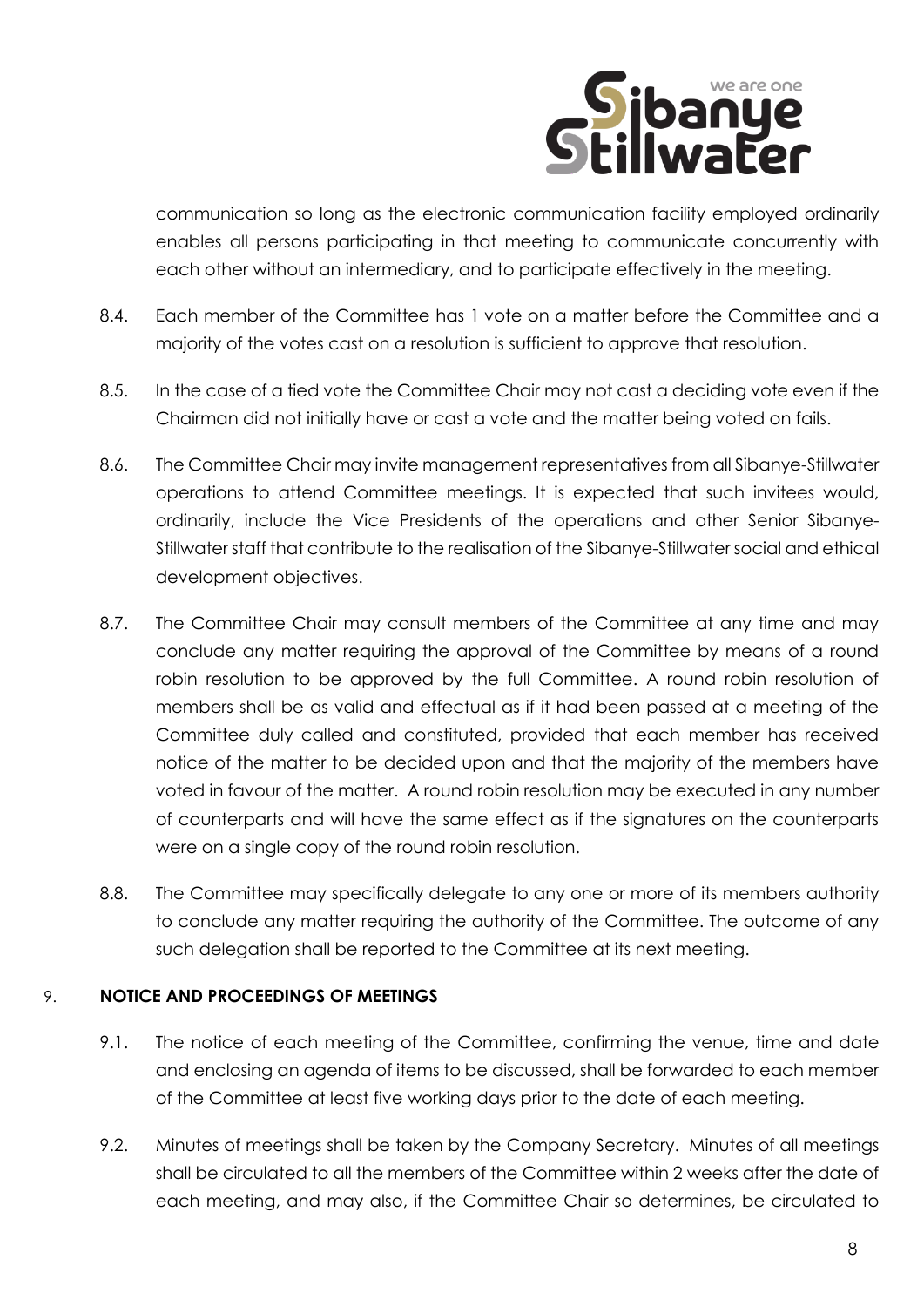

other members of the Board. Minutes must be formally approved by the Committee at its next meeting.

9.3. Minutes of all meetings of the Committee will be submitted to the Board at its next succeeding meeting.

## 10. **CONDUCT OF COMMITTEE MEMBERS**

Committee members are expected to:

- 10.1. act in the Company's best interests, in good faith and with integrity and adhere to all relevant legal standards of conduct;
- 10.2. avoid conflicts of interest between their personal affairs and those of the Company or, where unavoidable, disclose any such conflict or potential conflict and members of the Committee shall declare any conflicts of interests in respect of any matters on the agenda at the start of each meeting;
- 10.3. disclose any information they may be aware of that is material to the Company and of which the Board is not aware, unless such director is bound by ethical or contractual obligations of non-disclosure;
- 10.4. keep all information learned by them, in their capacity as Committee members, strictly confidential; and
- 10.5. exhibit the degree of care, skill and diligence that may reasonably be expected of a person carrying out the same duties in relation to the Company as those carried out by that person, and having the general knowledge, skill and experience of that person.

# 11. **COMMITTEE EXPENSES**

Sibanye-Stillwater will pay all expenses reasonably incurred by the Committee in executing its duties, including, if the Committee considers it appropriate, the costs or the fees of any consultant or specialist engaged by the Committee in the performance of its duties. The Committee must be provided with adequate resources in order to properly discharge its duties.

## 12. **GENERAL**

12.1. The Committee in carrying out its tasks under these terms of reference may obtain such outside or other independent professional advice as it considers necessary to carry out its duties.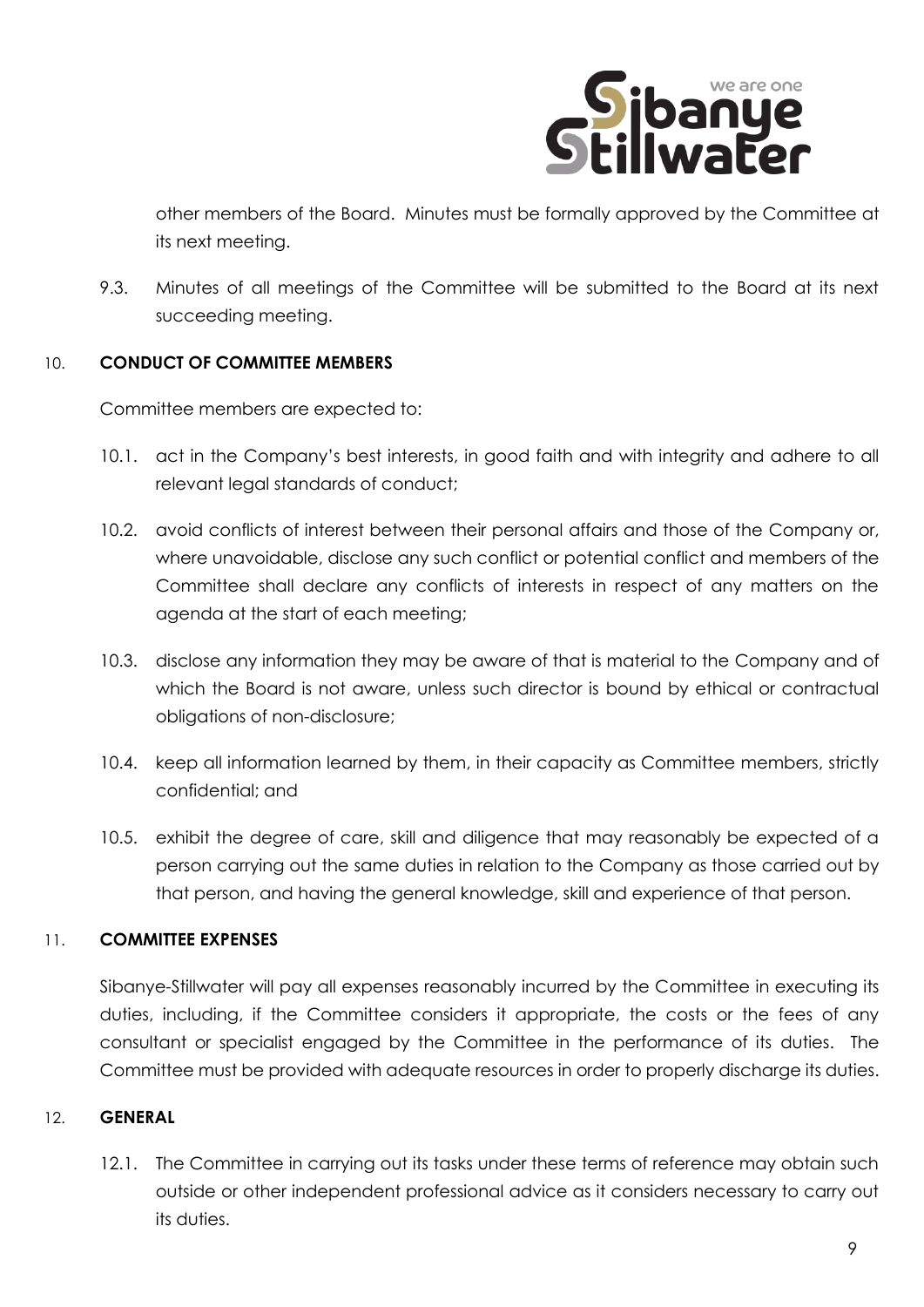

- 12.2. The activities of the Committee shall in no way impinge upon any delegations of authority or responsibility made by Sibanye-Stillwater and other individual companies or entities owned or controlled by Sibanye-Stillwater pursuant to relevant legislation, which may be in force at the time.
- 12.3. Subject to the above provisions and to the fullest extent permitted under relevant rules, laws and other regulations, the members of the Committee shall not attract any personal liability arising from their appointment, and Sibanye-Stillwater shall indemnify members of the Committee against all and any claims howsoever arising.
- 12.4. The performance of this Committee shall be evaluated by its members on an annual basis and results shall be presented to the Nominating and Governance Committee.
- 12.5. The Committee Chair shall evaluate the performance of individual Committee members, and the Board shall evaluate the performance of the Committee Chair.
- 12.6. The terms of reference shall be reviewed annually by the Committee and any amendments shall be approved by the Board.
- 12.7. The Committee has reasonable access to the information, including records, of Sibanye-Stillwater, and to the Company's property, employees, facilities and other resources, as well as to that or those, as the case may be, of the other entities within the group of entities of which Sibanye-Stillwater forms part, as may be necessary to discharge its duties and responsibilities.
- 12.8. The Committee shall be entitled to:
	- 12.8.1. require from any director or prescribed officer of Sibanye-Stillwater any information or explanation necessary for the performance of the Committee's duties;
	- 12.8.2. request from any employee of Sibanye-Stillwater any information or explanation necessary for the performance of the Committee's duties;
	- 12.8.3. attend any general shareholders meeting;
	- 12.8.4. receive all notices of and other communications relating to any general shareholders meeting; and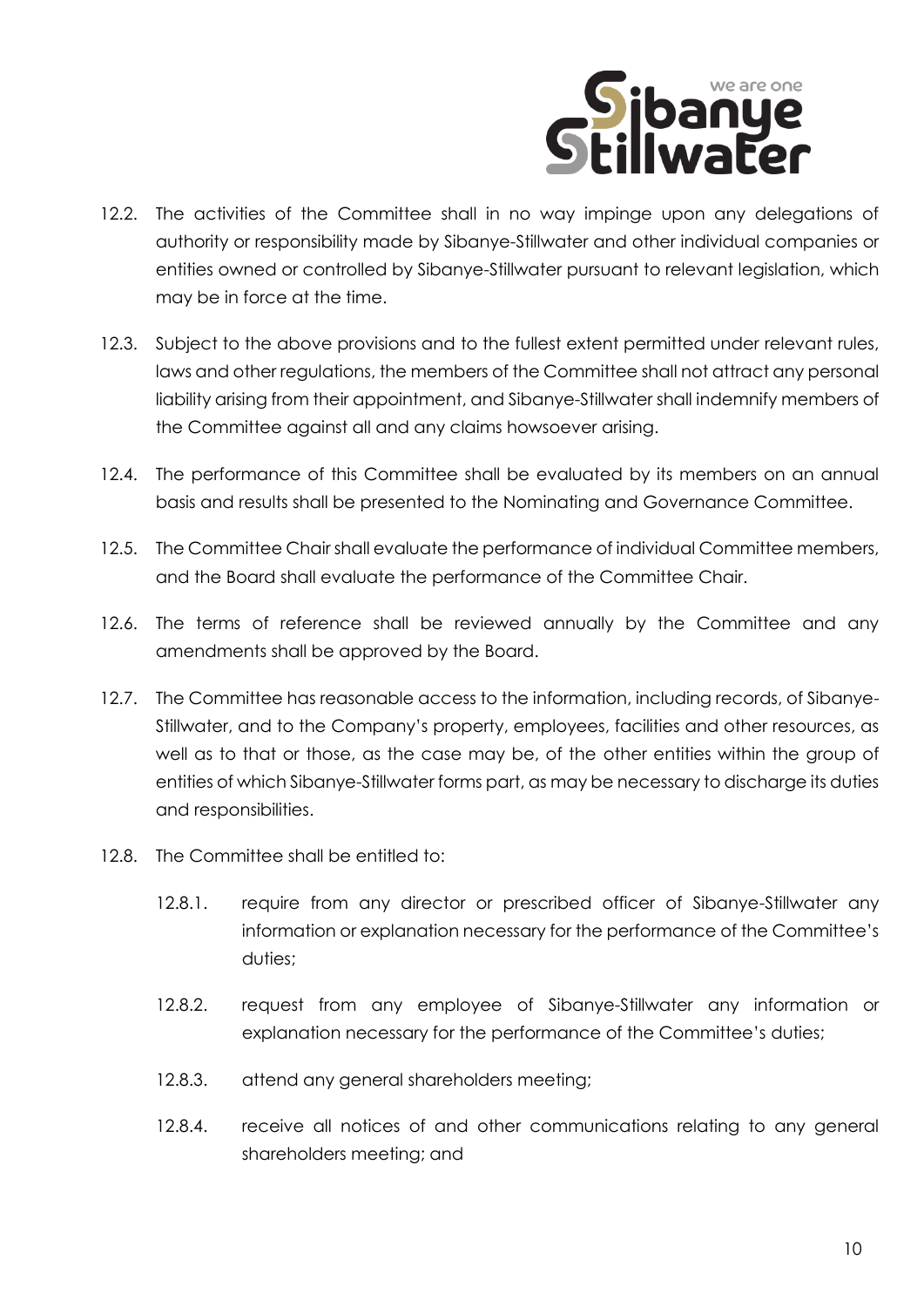

- 12.8.5. be heard at any general shareholders meeting on any part of the business of the meeting that concerns the Committee's duties.
- 12.9. Subject to the above provisions and to the fullest extent permitted under relevant rules, laws and other regulations, the members of the Committee shall not attract any personal liability arising from their appointment, and the performance in good faith of their duties as members of the Committee. Sibanye-Stillwater shall indemnify members of the Committee against all and any claims arising from the execution of their duties.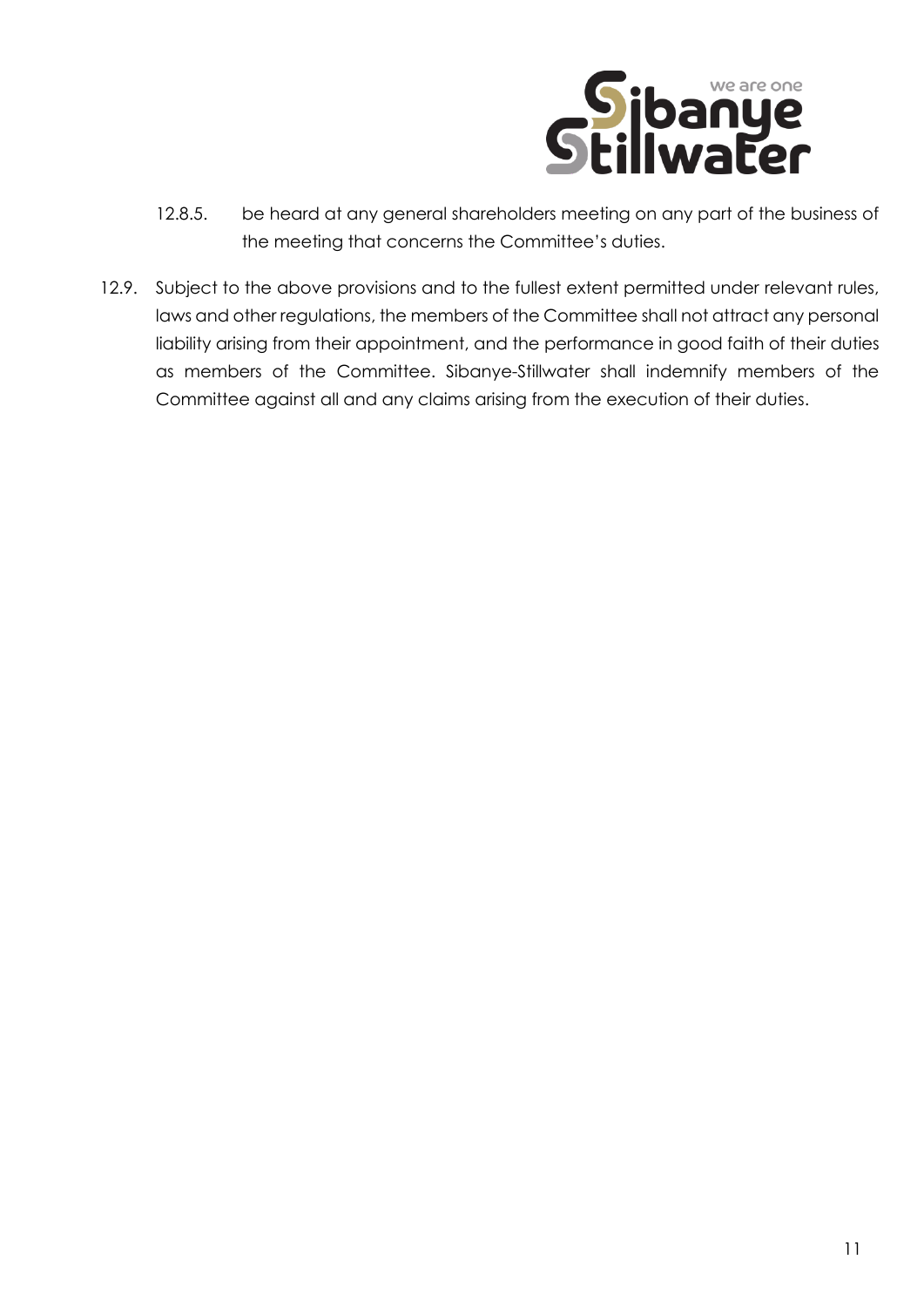

## **Appendix I**

The 10 principles of the International Council on Mining and Metals are:

- (1) Implement and maintain ethical business practices and sound systems of corporate governance;
- (2) Integrate sustainable development considerations within the corporate decisionmaking process;
- (3) Uphold fundamental human rights and respect cultures, customs and values in dealings with employees and others who are affected by Sibanye-Stillwater's activities;
- (4) Implement risk management strategies based on valid data and sound science;
- (5) Seek continual improvement of Sibanye-Stillwater's health and safety performance;
- (6) Seek continual improvement of Sibanye-Stillwater's environmental performance;
- (7) Contribute to conservation of biodiversity and integrated approaches to land use planning;
- (8) Facilitate and encourage responsible product design, use, re-use, recycling and disposal of Sibanye-Stillwater's products (materials stewardship and supply chain aspects);
- (9) Contribute to the social, economic and institutional development of the communities in which Sibanye-Stillwater operates;
- (10) Implement effective and transparent engagement, communication and independently verified reporting arrangements with Sibanye-Stillwater's stakeholders.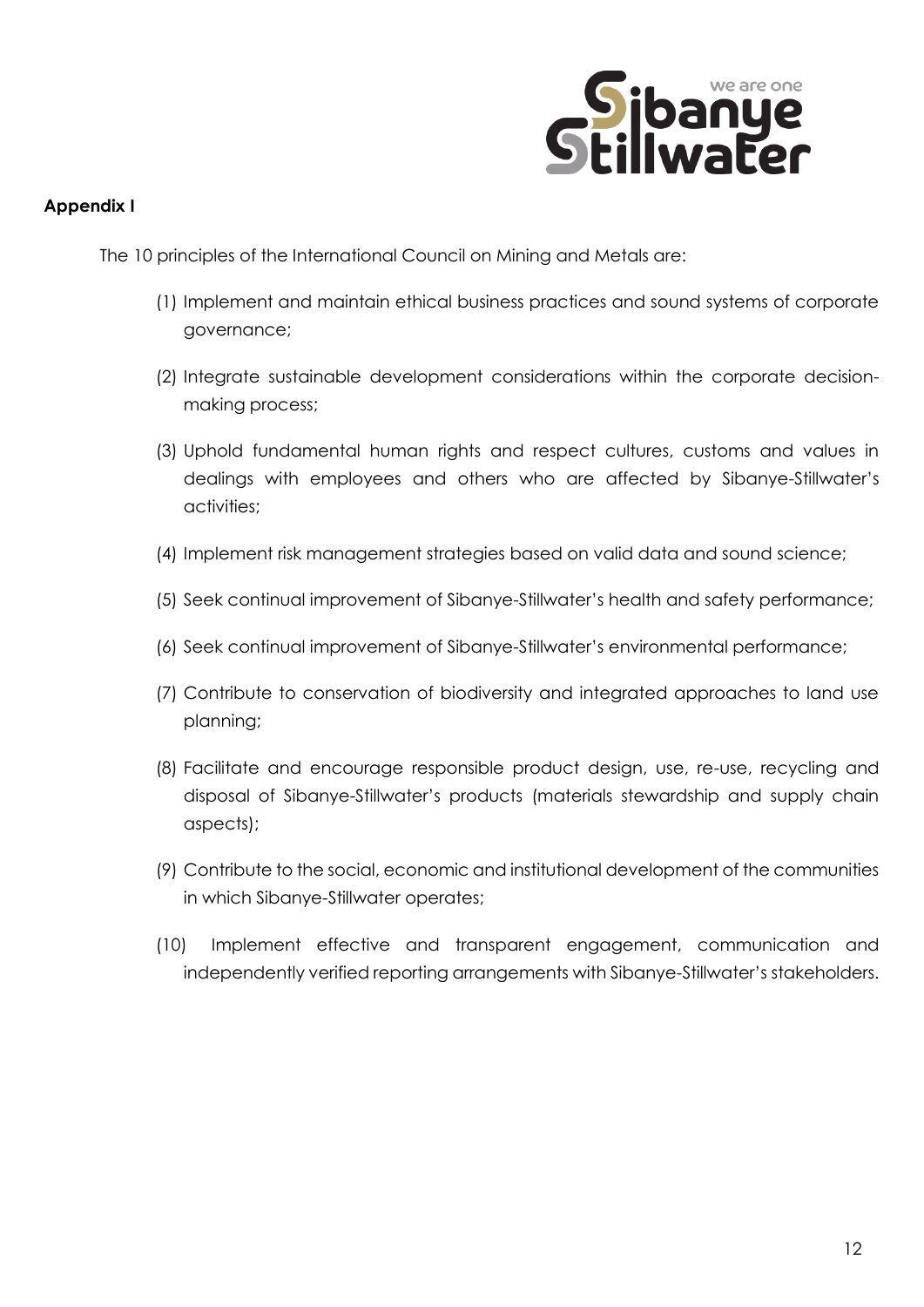

#### **Appendix II**

The 10 principles of the United Nations Global Compact are as follows:

#### **Human Rights**

- (1) support and respect the protection of internationally proclaimed human rights; and
- (2) make sure that Sibanye-Stillwater is not complicit in human rights abuses;

#### **Labour Standards**

- (3) uphold the freedom of association and the effective recognition of the right to collective bargaining;
- (4) the elimination of all forms of forced and compulsory labour;
- (5) the effective abolition of child labour; and
- (6) the elimination of discrimination in respect of employment and occupation;

#### **Environment**

- (7) support a precautionary approach to environmental challenges;
- (8) undertake initiatives to promote greater environmental responsibility; and
- (9) encourage the development and diffusion of environmentally friendly technologies.

#### **Anti-corruption**

(10) working against corruption in all its forms, including extortion and bribery.